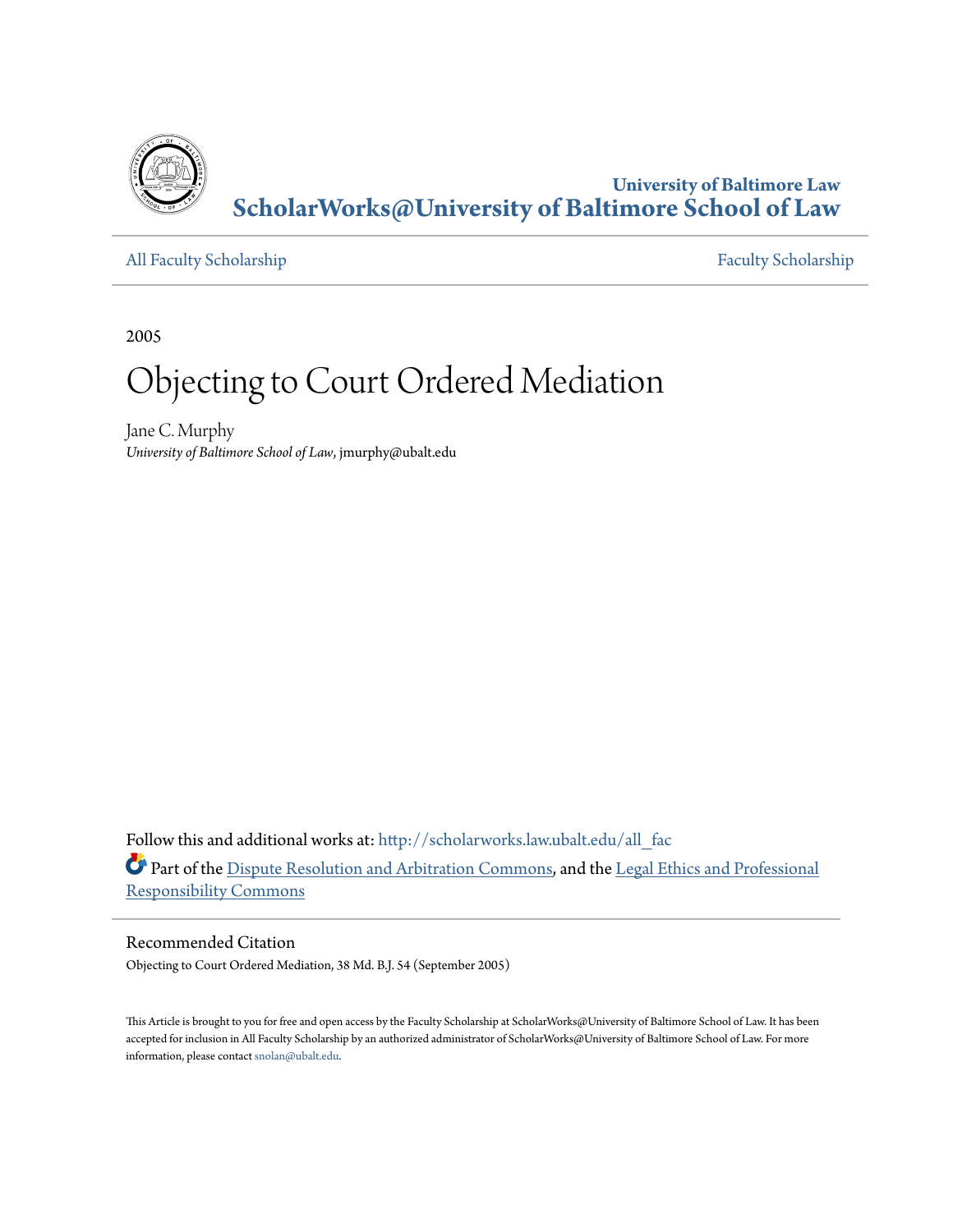

# Objecting to Court Ordered Mediation

aryland judges have<br>wide discretion to<br>refer parties to mediwide discretion to refer parties to mediate a variety of civil matters. Title 17 of the Maryland Rules, enacted in 1998, governs mediation of civil cases in the circuit courts. These rules are supplemented by Maryland Rule 9-205, which addresses mediation of child custody and visitation disputes. Although these rules define mediation and address mediator qualifications in some detail, they say very little about either a party's right to object to mediation or the court's authority to compel participation in mediation.

Given that the mediation rules are relatively new and mediation orders would generally be considered interlocutory, no appellate law on the scope of the court's authority to compel participation in mediation currently exists in Maryland. With this lack of clarity in the law, practitioners may have some question about their options when faced with an order to mediate.

In many cases, compliance with the order will be in the best interest of the client. But attorneys should always consider whether mediation is the most appropriate dispute resolution method for the client and the

particular case. This practice tip will offer some guidance about when mediation might *not* be in your client's best interest, how to make an objection to a mediation order and what to expect from the court.

#### **Advising Against Mediation**

Mediation can be a very positive option for clients in that it may, among other benefits, reduce the delay and expense of litigation and improve relationships and communication between opposing parties. In fact, under Maryland's recently revised Rules of Professional Conduct that become effective July 1, 2005, attorneys may have an obligation to discuss mediation as an alternative to litigation with their clients. Comment 5 to Rule 2.1 provides: "[W] hen a matter is likely to involve litigation, it may be necessary under Rule 1.4 [Communication] to inform the client of forms of dispute resolution that might constitute reasonable alternatives to litigation."

Thus, even those attorneys who do not expect to mediate themselves should be familiar with both the practice and theory of mediation in order to competently advise their clients. This advice might include, from time to time, the suggestion

that clients not elect to mediate their cases and, if ordered by the court to attend mediation, to file an objection. Some situations in which to consider filing an objection include:

## 1) There is an imbalance of power between the parties that would interfere with the mediation process

The existence of a power difference between parties to mediation is one of the most frequently discussed grounds for objecting to mediation. These power differentials may occur on a number of levels. They may relate to differences in emotional or physical power and may include a history of power and control of one party over another, as in abusive family relationships.

Power imbalances may also stem from differences in financial resources. A power imbalance, often connected to economic differences between the parties, may also result when one party is represented by an attorney and the other is not. Again, these differences may occur in the context of family relationships, but may also be present in employee / employer relationships, consumer /business relationships and other relationships common in the mediation setting.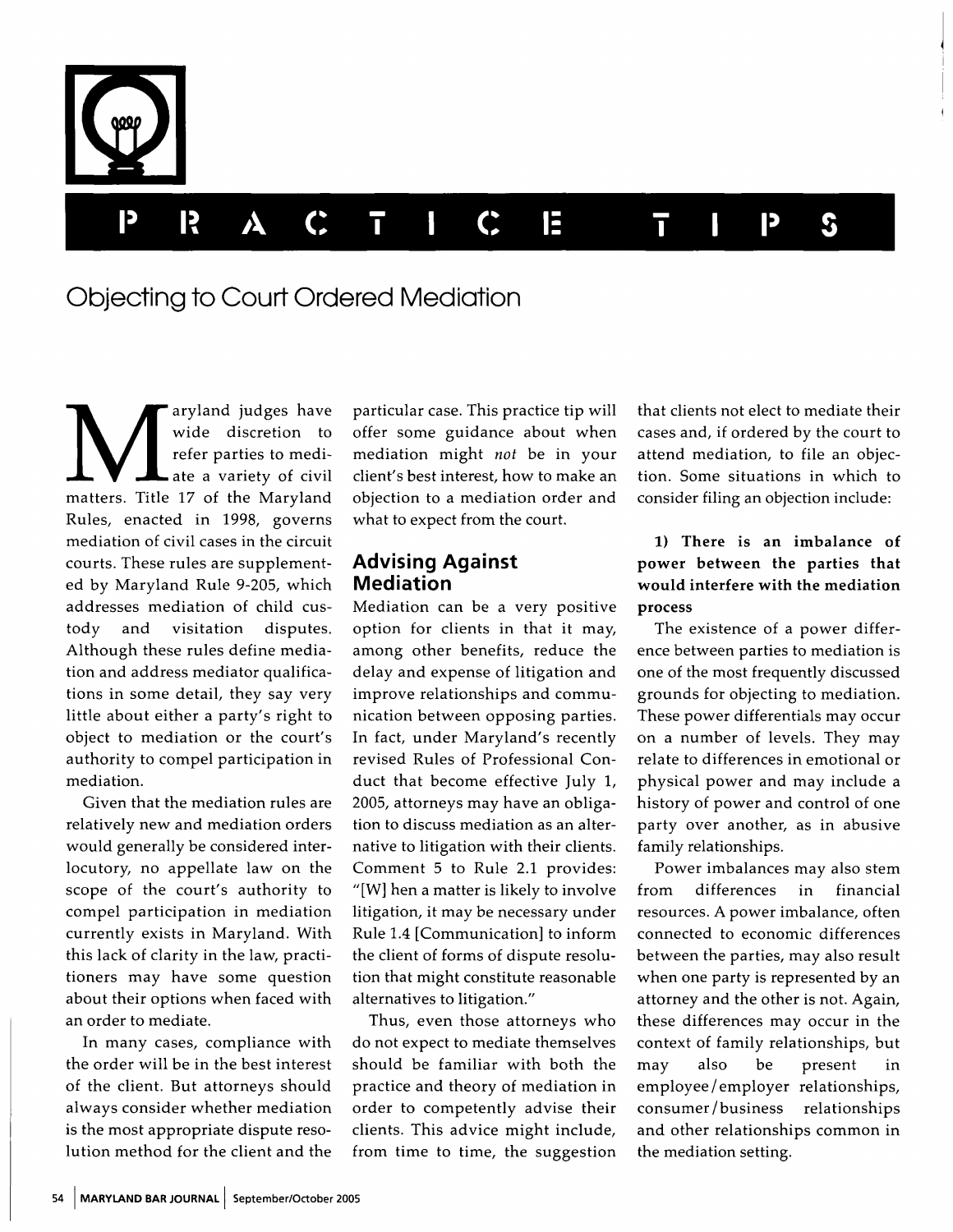Power imbalances can interfere with the mediation process and pose risks of intimidation and coercion by the stronger party against the weaker party. The norms of mediation discourage the mediator from interfering with the substantive direction of the dialogue and negotiation. Moreover, mediation is private and informal with few of the procedural safeguards or opportunities for review that can work to "level the playing ground" in litigation.

All of these circumstances contribute to the risk that the domineering party will control the terms of the discussion and, ultimately, any agreement that results from mediation. The risks are especially high in family mediation involving abusive relationships where mediation may rarely, if ever, be advisable.

## 2) The opposing party has demonstrated bad faith or a regular pattern of noncompliance

Objections to mediation based upon bad faith often occur after the mediation has been ordered and one party refuses to participate in a meaningful way-failing to attend, attending but without authority to settle, etc. Some states' legislatures and courts have adopted rules requiring good faith participation in court-connected mediation and imposing sanctions for violations. See, e.g. Cal. Fam. Code 8616.5(e)(3), (f), (h)(2)(C) (2003); D.C. Code Ann. § 5-1108(3) (2005); W. Va. Code §19-23-6(18)(2005).

Although Maryland has not yet enacted similar rules, counsel should consider filing an objection to participating in mediation if an opposing party or counsel has demonstrated bad faith prior to or during mediation, for example, regularly failing to

respond to discovery requests and / or failing to appear at scheduling conferences or at other times, or otherwise demonstrating a lack of commitment to meaningfully participating in mediation. If any of these circumstance have been present, having your client attend mediation would likely result in unnecessary expense and delay the resolution of the case.

#### 3) Case raises new and complex issues of law on contested issues

Occasionally an individual or organizational client will pursue a dispute with a primary or secondary goal of establishing new law. While not common, we have all represented clients for whom "the principle" becomes more important than resolving the dispute. Client motivation may be financial, political or altruistic. In some instances, the client's motive may be more irrational, and pursing litigation over mediation may not be in that client's best interest.

Those clients should be strongly counseled to pursue settlement through mediation or another alternative dispute resolution process. But, where the client has a reasonable chance of success on the merits and has both the resources (pro bono or fees), and a strong commitment to an issue, litigation may be the most appropriate course to take as it is the only method of resolving a dispute that will create precedent to guide future disputes involving the same issue (s).

4) Mediation is unlikely to resolve the matter and would delay resolution or add substantial expense.

Another situation in which media-

tion may not be advisable is the "high conflict" case. These are cases, most common where the parties have a long-term relationship such as family or employment relationships, where there is a history of conflict and repeated litigation between the parties. Some may argue that these are cases where mediation may be most appropriate.

Those that subscribe to the "transformative" approach to mediation

would, in fact, see the mediation process itself as a means of changing the pattern of conflict between the parties. You should be familiar with this and other approaches to mediation and consider its benefits for your client.

Even after considering the potential benefits of this approach, you may still believe, given the particular parties and circumstances of your case, that there is no possibility of voluntary agreement or compromise and that compliance with a mediation order would only add expense and delay for your client. The grounds for this objection may be similar to the bad faith cases, but stem from different circumstances.

These are the cases where the differences are so longstanding and fundamental that meaningful dialogue about settlement between these particular parties is, in your judgment, not possible. The issue may be over custody of a child or an alleged civil rights violation or other issue that is not susceptible to compromise for your client.

5) One or both parties has, because of physical or mental disability, diminished capacity that interferes with the ability to meaningfully participate in mediation

One of the benefits of mediation is